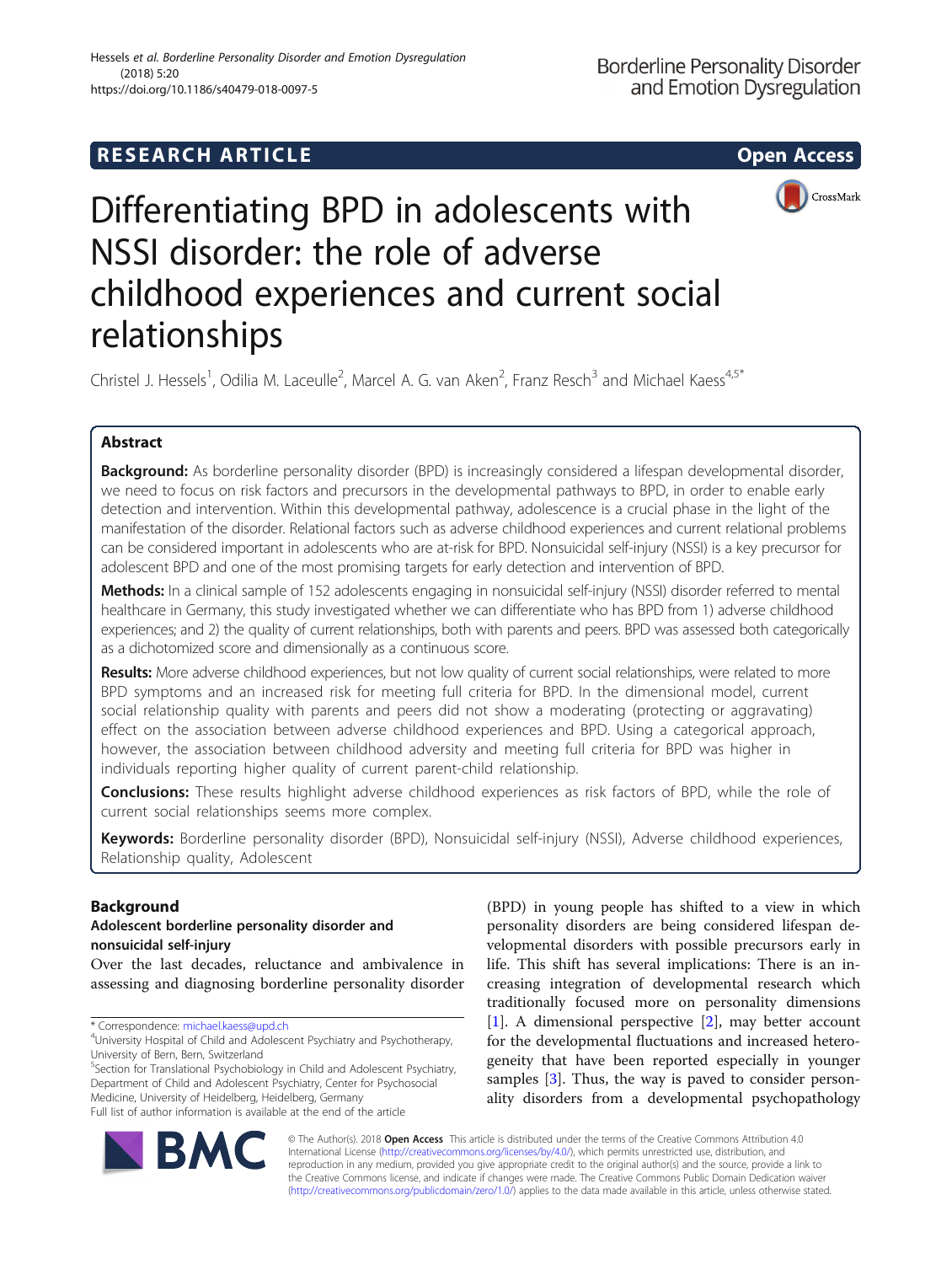perspective. Although we still have limited data available on the developmental mechanisms specifically associated with BPD [\[4](#page-10-0)], current literature focuses on the identification of risk factors and precursors that play a role in the developmental pathways or mechanisms leading to BPD, specifically in younger populations, such as dysregulated behavior in childhood, family adversity, maladaptive mother-child interactions [[6](#page-10-0)], bullying behaviour [\[5](#page-10-0), [7\]](#page-10-0) and childhood nightmares [[8\]](#page-10-0). Finally, the developmental pathways can be understood by examining the dynamic interaction of normal and abnormal biological, psychological, and sociocultural factors and systems over critical developmental periods across the life course [\[5](#page-10-0)]. This dynamic interaction can be understood as for example children demonstrating higher levels of childhood dysregulation are prone to the development of BPD symptoms when exposed to environmental risk factors, but also dysregulated children seem to be more likely to be exposed to these environmental risks [\[9](#page-10-0)]. This means that within this pathway individual factors and psychosocial factors influence each other reciprocally. For example, although both poor self-control and harsh parenting in 5–14 years old girls predicted the development of BPD symptoms at age from 14 to 17, both factors were partially mediated by their earlier reciprocal effects on each other between ages 5 and 14  $[10]$ . Furthermore, an indirect association between childhood dysregulation and BPD via an increased risk of bullying was found [\[7](#page-10-0)].

Self-harm is highly associated with BPD, both in adults [[8\]](#page-10-0) and in adolescents [\[9](#page-10-0)], and is defined in terms of both suicidal behavior and nonsuicidal self-injury (NSSI). While rates of self-harm tend to decline in individuals with BPD towards adulthood [[10](#page-10-0), [11](#page-10-0)], the BPD criterion 'self-harm and suicidal behavior' is the one that is most frequently met in adolescents with BPD [\[12\]](#page-10-0). In addition, to being a common symptom of BPD, NSSI is often present prior to being diagnosed with full-blown BPD. Specifically, as up to 30% of adults with BPD reported the onset of self-harm prior to the age of 12, and another 30% between the ages 13–17, self-harm can be considered to be a key precursor for BPD [[5,](#page-10-0) [13](#page-10-0)]. Self-harm in general, and NSSI in particular [\[13](#page-10-0)], are serious health problems [[14\]](#page-10-0). However, roughly 50% of adolescent and adult patients with NSSI do not meet the diagnostic criteria for BPD (e.g., [[15\]](#page-10-0)). This has led to a discussion whether NSSI should be considered as a distinct and clinically significant diagnostic entity [[15](#page-10-0)], and to the inclusion of the newly diagnostic entity of non-suicidal self-injury (NSSI) disorder in Section III of DSM-5 [\[2\]](#page-9-0). Especially in adolescence, the relation between BPD and NSSI is complex. Although NSSI is common among adolescents and young adults and is associated with a range of clinical syndromes, there is evidence that particularly repetitive and long-lasting NSSI might be a precursor for BPD [[16\]](#page-10-0).

Overall, adolescents with NSSI can be considered an important group at-risk for developing or already suffering from BPD but only a proportion of adolescents with NSSI have or will develop BPD. Therefore, understanding associations between different developmental and psychosocial factors within a critical phase of the developmental pathway to BPD is highly relevant, specifically in a high-risk population such as adolescents with NSSI-disorder.

# Adverse childhood experiences in relation to BPD and NSSI-disorder

BPD and NSSI-disorder can be seen as developing against the background of profoundly disturbed interpersonal experiences [[4\]](#page-10-0). Adverse childhood experiences mainly take place within an interpersonal context and are considered a risk factor for BPD as well as for NSSI and suicidal behavior [\[17](#page-10-0), [18](#page-10-0)]. There is substantial evidence that adverse childhood experiences, in particular emotional neglect and sexual abuse, are associated with BPD [[18](#page-10-0)–[20\]](#page-10-0). For example, the Children in the Community Study found that documented childhood maltreatment was prospectively associated with a highly increased risk for BPD in young adulthood, even when controlling for symptoms of other personality disorders, age, parental education and parental psychiatric disorders [[21](#page-10-0)]. Lyons-Ruth et al. [[22](#page-10-0)] suggested that to best account for borderline symptoms, models need to include both abuse experiences and aspects of early parent-infant interactions and that repeated parent-child assessments are needed to fully account for the emergence of BPD.

The precise role of adverse childhood experiences in the etiology of BPD is not clear, because putative risk factors, such as childhood maltreatment, parental bonding difficulties, and adverse familial environment, might all contribute to the development of BPD and are often highly intercorrelated. Infurna et al. [\[18](#page-10-0)] found that, although highly correlated among each other, sexual abuse, low care from the mother and negative general functioning all independently contributed to BPD development. Less attention is paid in the literature to the interaction of highly correlated adverse childhood experiences with current social relationships. Especially in adolescents, it seems important to not only study specific childhood adversities, but also study these adversities in the context of adolescents' current family and social relations.

Within the aetiology of both NSSI and BPD, adverse childhood experiences, such as parental antipathy or neglect as well as sexual abuse are found to be risk factors [\[7](#page-10-0), [18](#page-10-0), [19\]](#page-10-0) as well as bullying in childhood [[7\]](#page-10-0), specifically considering the role of adverse childhood experiences in NSSI, research has shown that both parent and peers support was found to be protective for self-harm after being bullied [[10\]](#page-10-0).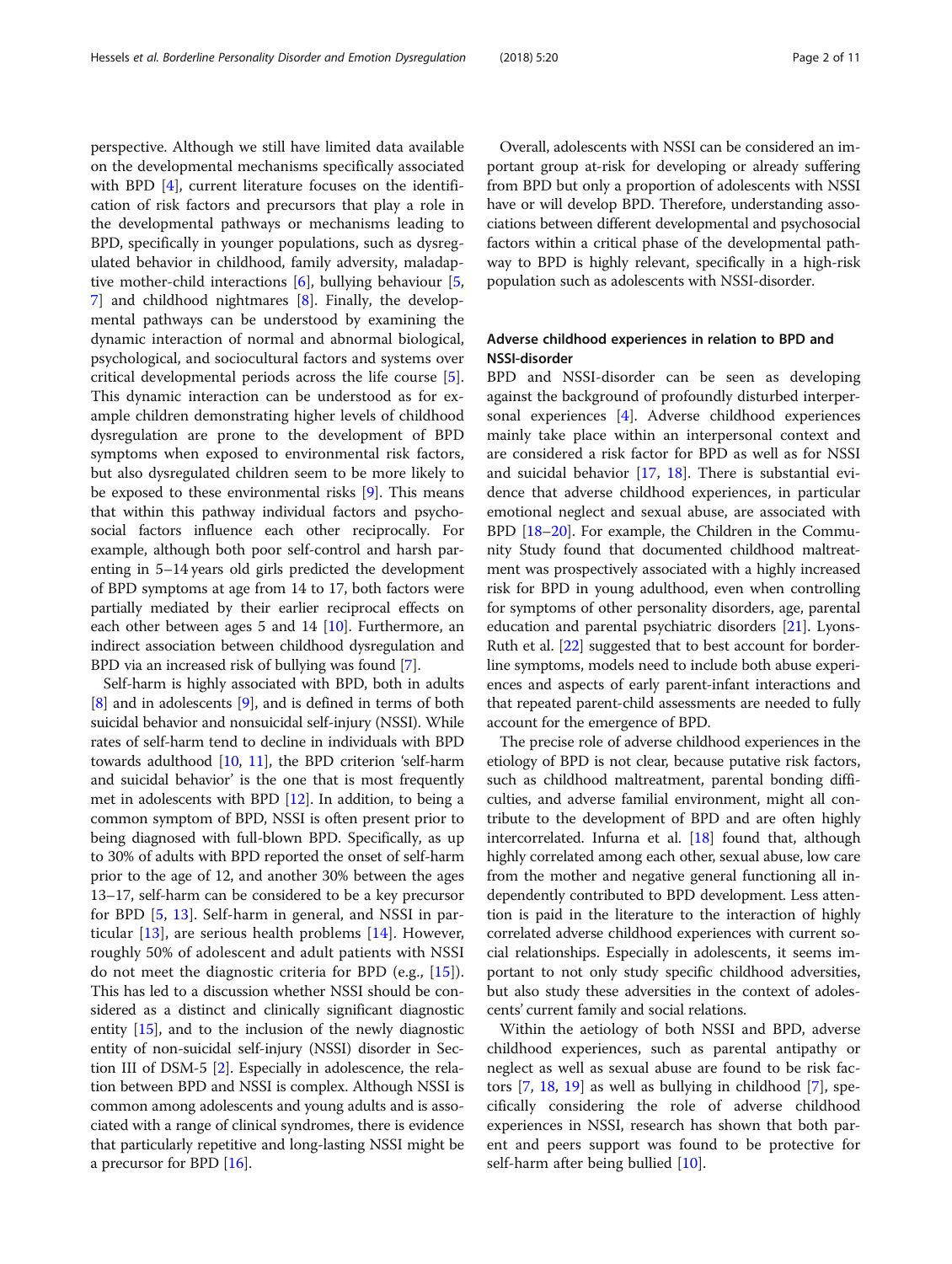#### The role of social relationships

Both inside and outside the family, social interactions and social support are important for the development of personality in young people [\[23](#page-10-0)]. Problems in social functioning and social relations are considered key elements for understanding the course of personality disorders [[24\]](#page-10-0). Moreover, Chanen and Kaess [[5](#page-10-0)] stated that in contrast to the relatively unstable nature of the diagnosis BPD, both in adolescents and in adults, problems in social functioning seem to be relatively stable and may have long-lasting consequences for the individual's functioning.

Findings about whether the social environment, plays a role in the development of subsequent problems for maltreated children are heterogeneous and contradictory [[18\]](#page-10-0) and as far as we know have focused less on emerging BPD. Perceived social support is conceptualized as a mediating variable in the relation between childhood physical abuse, sexual abuse, and neglect and developmental achievement [[25](#page-10-0)], posttraumatic stress disorder [[26\]](#page-10-0) and depression [[27\]](#page-10-0). In addition, social relationships seem so be a protective factor for NSSI. In a recent review, Mummé, Mildred and Knight [[28\]](#page-10-0) found that interpersonal factors, such as family support and social connectedness and intrapersonal factors, such as self-esteem and emotional regulation, facilitated the cessation of NSSI, with family support being the predominant interpersonal factor in influencing NSSI cessation.

Understanding particularly early relational experiences is important to be able to reduce environmental risks early in the course of the developmental pathway of BPD, where NSSI disorder can be considered as a precursor [\[5](#page-10-0)]. In addition, the quality of current social relationships is an important factor to consider in adolescence [[5\]](#page-10-0). The expanding research on this topic is necessary to inform the development of prevention, early detection, and timely intervention for BPD [[6,](#page-10-0) [7](#page-10-0)]. As far as we know, the relation between adverse child experiences and BPD within a high risk population for its development, as well as the buffering effect of social support has not been studied yet.

#### Current study

The current study aims at increasing our understanding of adverse childhood experiences, current relational functioning and BPD in a sample of adolescents with NSSI. Within the overall group of adolescents with NSSI, it is important to be able to distinguish those who are at risk for developing BPD, so we will be able to think of appropriate intervention for early intervention or even indicated prevention. Specifically, within a clinical sample of 166 adolescents with NSSI-disorder referred to mental healthcare in Germany, the following research questions will be answered:

- (1) How are adverse childhood experiences related to BPD in this at-risk group?
- (2) How is the quality of current relationships with parents and peers related to BPD in this at-risk group?
- (3) Is the link between adverse childhood experiences and BPD moderated by the quality of current relationships to both parents and peers?

It is hypothesized that more adverse childhood experiences and/or lower quality of current relationships are related to more BPD in adolescents with NSSI. Whether the quality of current relationships moderates the link between adverse childhood experiences and BPD will be explored. However, based on previous literature on the buffering effects of social relations it is expected that individuals who report more adverse experiences have less BPD if they report a higher quality of current relationships. Additionally, given the recent shift in the BPD literature from a DSM oriented, categorical approach to a more dimensional, continuous approach, special attention will be paid to the possible additive value of the dimensional, to the traditional categorical approach.

# Methods

#### **Participants**

This study is part of an ongoing clinical cohort study within AtR!Sk ("Ambulanz für Risikoverhalten und Selbstschädigung"), an outpatient program for early identification and intervention of BPD at the Department of Child and Adolescent Psychiatry of the University Hospital Heidelberg. The measures for the study were part of the structured clinical assessment at entry to AtR!Sk. Participants seeking help for any risk-taking and selfharm behavior within AtR!Sk were recruited consecutively into the AtR!Sk cohort study. Participating in the research meant giving informed consent from both patients and caregivers that the data could be used anonymously for research purposes. The study was approved by the respective Ethics Committee of the Faculty of Medicine. Risk-taking and self-harm was defined as; NSSI; suicidal behavior, binge drinking, substance misuse, excessive internet or media use, sexual risk-behavior, as well as impulsive high-risk and delinquent behavior. The only exclusion criterion was lack of language comprehension. Within a recruitment period of 27 months, 246 adolescents entered the diagnostic stage of AtR!Sk. Out of those, a total of 221 individuals (89.8%) participated in the ATR!Sk cohort study. The mean age of participants was 15 years ( $M = 15.07$ ;  $SD = 1.4$ , range 11– 17), and they were mostly girls (184 girls, 83.3%; 37 boys, 16.7%). For the current study, we included all participants who had injured themselves without suicidal intent on 5 or more days in the last 12 months and therefore, met the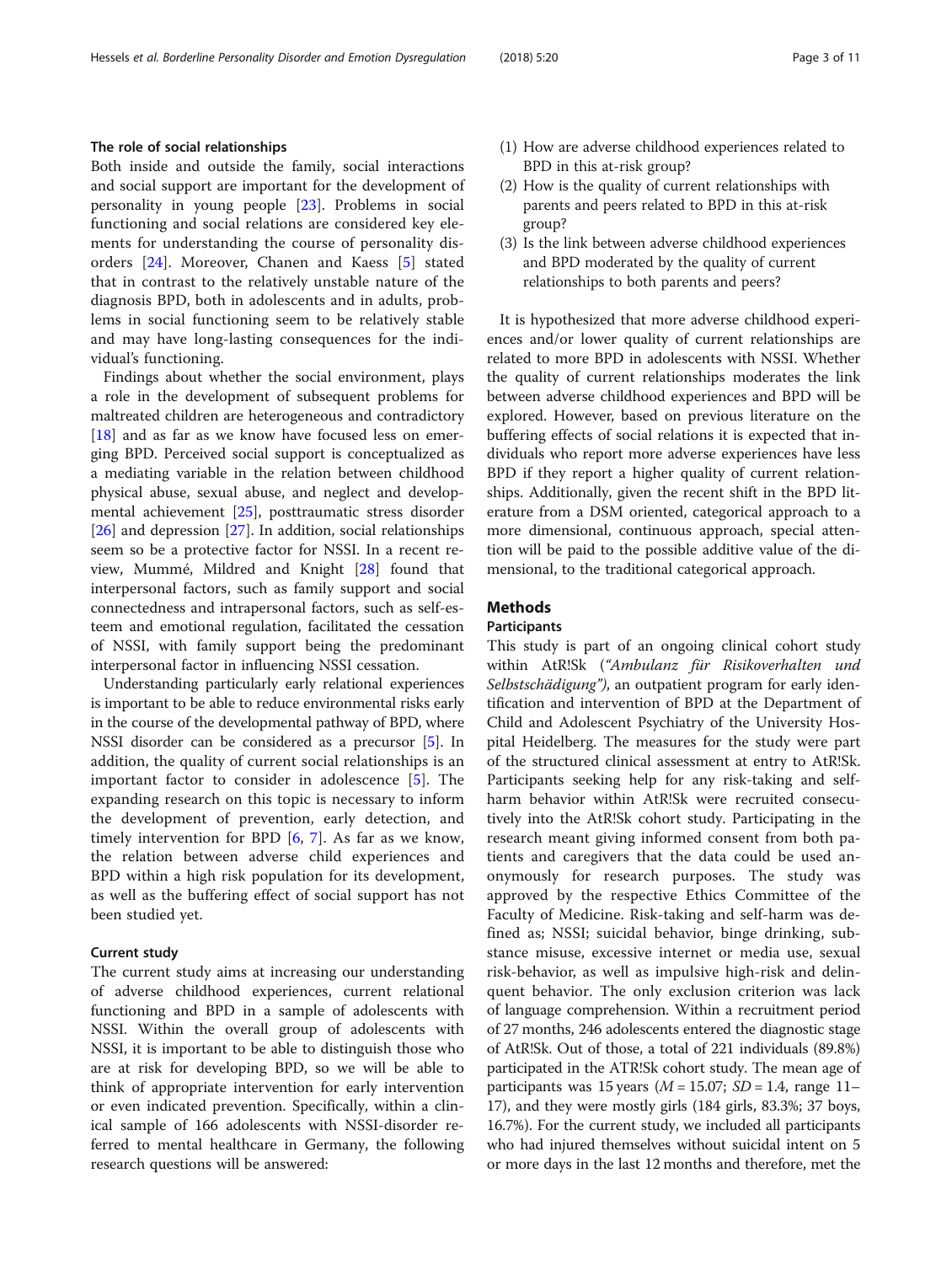criteria of NSSI disorder. This resulted in a sample of 166. However, because of missing data, the sample for the different research variables was152 (see statistical analyses).

# Measures

# Nonsuicidal self-injury

NSSI was operationalized with the German translation of Self-Injurious Thoughts and Behaviors Interview (SITBI; [\[29](#page-10-0)]), a structured interview which assesses the presence, frequency, severity, age-of-onset, and other characteristics of NSSI, suicidal ideation, suicide plans, suicide gestures, and suicide attempts. Fischer et al. [[30](#page-10-0)] found good psychometric properties of the SITBI-G, which were comparable to the original SITBI interview. The interrater reliability was very good (average κs = .77– 1.00). Construct validity ranged from moderate to good agreements. For this study, the SITBI was modified in accordance with the DSM-5 criteria. We used the total number of days of engagement in NSSI in the past year. Participants who had injured themselves on 5 or more days met the criteria of NSSI-disorder according to DSM-5 and were included in the further analysis  $(N = 166)$ .

## Borderline Personality Disorder

BPD was operationalized according to the BPD scale of the German translation of the SCID-II interview [\[31](#page-10-0)]. Interview items are coded using codes of  $1 =$  absent or false (a criterion symptom for disorder clearly absent),  $2 =$ subthreshold (criterion threshold almost, but not quite met), 3 = threshold or true (criterion threshold is met). In the analyses both a dichotomized score for full BPD was used, which reflects 5 or more criteria which met criterion threshold (score 3) and a dimensional scale, which reflected the number of criteria which met the threshold. Finally, in the multinomial regression we used 3 groups; no BPD (0–2 criteria above threshold); subthreshold BPD (3–4 criteria above threshold) and full BPD (≥5 criteria above threshold).

# Adverse Childhood Experiences

Adverse Childhood Experiences were reported retrospectively with a German translation of the Childhood Experiences of Care and Abuse Questionnaire (CECA.Q), which measures adverse childhood experiences in the period prior to age 17 [\[32,](#page-10-0) [33](#page-10-0)]. Physical and sexual abuse are assessed with screening questions, while antipathy and neglect are measured by scales repeated for mother and father independently. We aggregated the scores on parental loss due to death of a parent and separation over a year under the age of 17 years to the factor parental loss. The scores on antipathy, neglect, parental loss, physical abuse by a parent, and sexual abuse were aggregated to one dimension 'Adverse Childhood Experiences', by computing

the mean score of the dichotomized variables, when at least 3 items had scores. The German translation of the CECA.Q showed good internal consistency (Cronbach's alpha from 0.86 to 0.93) and adequate test-retest reliability (Cohen's k from 0.78 to 0.93) [\[33\]](#page-10-0).

## Quality of current relationships with parents and peers

Quality of current relationships with parents and peers were measured with two dimensions from the German translation of the KIDSCREEN-52; Gesundheitsfragebogen für Kinder und Jugendliche asking the participants perceptions of the last week [[34](#page-10-0)]: Parent relation and home life (examples of questions were: 'Have your parents had enough time for you?'; 'Have you been able to talk to your parents when you wanted to?'; Cronbach's alpha: 0.90); and Social Support and Peers (examples of questions were: 'Have you had fun with your friends?'; 'Have you been able to rely on your friends?; Cronbach's alpha: 0.86). A European survey involving 12 countries (i.e., Austria, Switzerland, Czech Republic, Germany, Greece, Spain, France, Hungary, The Netherlands, Poland, Sweden and the UK) and 22,110 children and adolescents aged between 8 and 18 years of age, showed that this questionnaire is a good cross-cultural measure of health-related quality-of-life assessment for children and adolescents in Europe [\[35\]](#page-10-0).

# Statistical analyses

First, several descriptive statistics were calculated for the full sample of patients with NSSI disorder, the subgroup who met the full criteria for BPD and the subgroup who did not meet the full criteria for BPD. Bivariate correlations (using pairwise deletion) were calculated between gender, age, BPD (both categorical, differentiating syndromal BPD (≥5 DSM-5 BPD criteria) from subsyndromal (< 5 DSM-5 BPD criteria) BPD, and continuous), adverse childhood experiences, parent relationships and social support.

Second, logistic regression was used to predict the dichotomized score for BPD  $(1 = full BPD, N = 82; 0 = sub$ syndromal BPD,  $N = 70$ ) by adverse childhood experiences and quality of current relationships in individuals with NSSI disorder  $(N = 152)$ . In this analysis, BPD was regressed in separate blocks. In block 1, adverse childhood experiences were added, in block 2 quality of current relationships with parents and peers, and in block 3 the interaction terms of adverse childhood experiences and respectively quality of current relationships with parents, and with peers. To prevent effects of multicollinearity, one interaction term was added at a time (i.e., first: adverse experiences X parent relationships, second: adverse experiences X peer relationships). Gender and age were taken into account as confounding variables in all analyses prior to adding any of the other variables (block 0).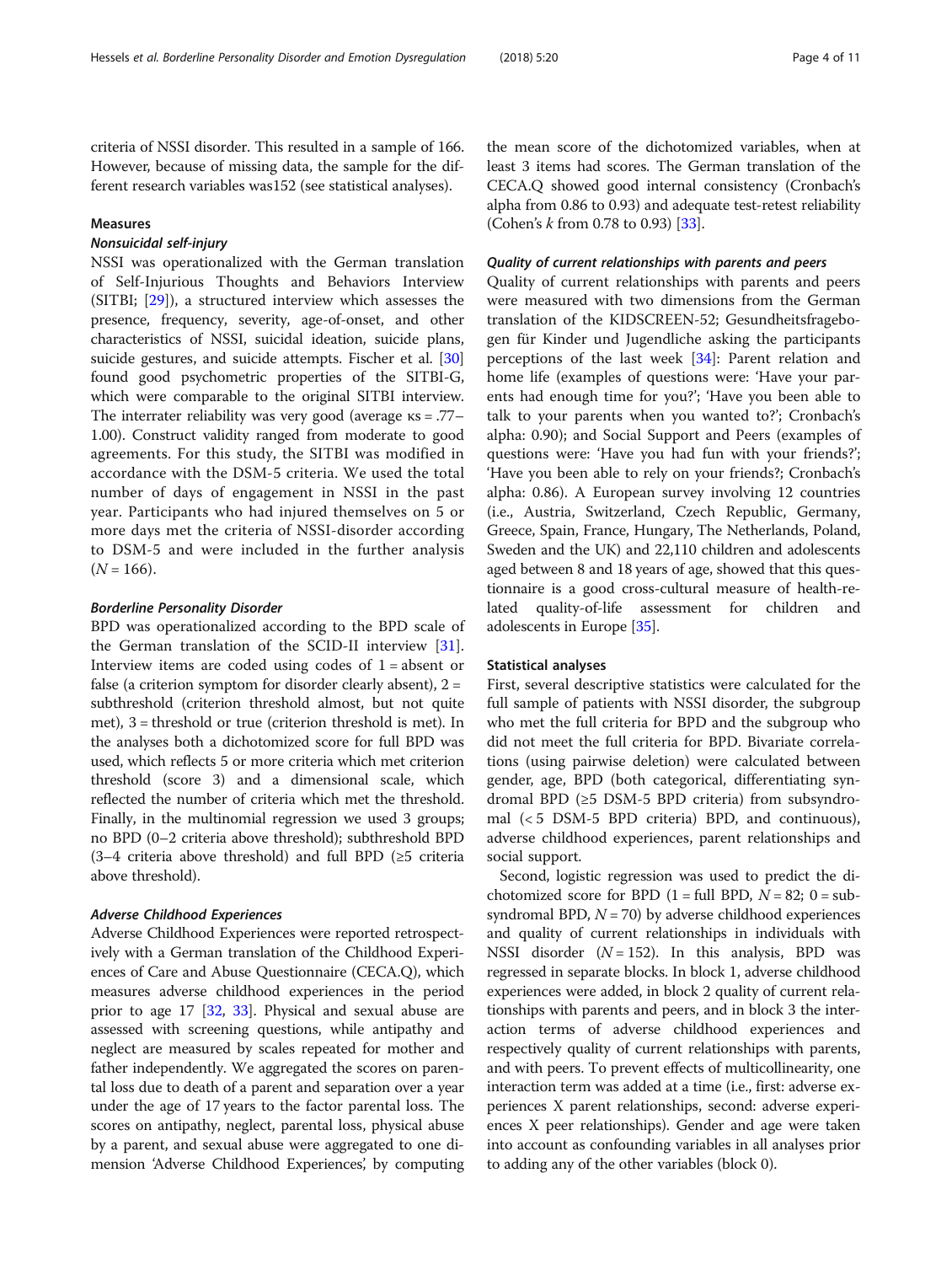Third, hierarchical regression analyses were used to examine the link with the same variables as the logistical regression models, but this time regressing the continuous score of BPD criteria. That is, this continuous score was again regressed on gender, age, mean adverse childhood experiences, quality of parent relationships, quality of peer relationships and the interaction terms (one at a time).

Fourth, post hoc multinomial regression analyses were used to examine whether the same variables as in the previous regression analyses could predict variability in the full BPD group  $(≥5$  DSM-5 criteria) versus the group of no BPD (1–2 DSM-5 criteria) or the subthreshold group (3–4 DSM-5 criteria).

# Results

# Descriptive statistics

Descriptive statistics of age, gender differences and the various research variables as well as the type, severity and frequency of self harm for the group with BPD and the group who did not meet the criteria for full threshold BPD are shown in Table [1](#page-5-0). Correlation coefficients for the full sample are reported in Table [2](#page-6-0). Most important for our research questions, adverse childhood experiences were related to more BPD symptoms (both continuous  $(r = .30, p < .05)$  and categorical  $(r = .27, p < .05)$ ), whereas quality of current parent and peer relationships were not related to either operationalization of BPD.

#### Main analyses

#### Categorical approach

A logistic regression was conducted to predict the dichotomized score of BPD  $(1 = full BPD, 0 = subsyndro$ mal) by adverse childhood experiences and quality of parent and peer relationship as well as the interaction variables as predictors. Model statistics and path estimates are reported in Table [3.](#page-6-0)

Gender and age were taken into account in the first step of the analyses. Findings showed that males were less likely to have BPD than females  $(EXP(B) = .15)$ , and older individuals more likely than younger individuals  $(EXP(B) = 1.50)$ . Results also showed that adolescents who reported more adverse childhood experiences had an increased chance of meeting full criteria for BPD, compared to adolescents who experienced less childhood adversity  $(EXP(B) = 2.42)$ . Specifically, with each standard deviation increase in the number of adverse childhood experiences, an individual is 2.42 times more likely to develop full criteria for BPD. Together, this model explained 22% of the explained variance (Nagelkerkes  $R^2 = .22$ ). Parent and peer relationship quality was not related to the likelihood of having BPD, and as such, did not significantly contribute to the model (Nagelkerkes  $R^2 = .24$ ). However, the link between adverse childhood

experiences and BPD was moderated by parent relationship quality (but not peer relationship quality). That is, adverse childhood experiences showed a slightly stronger association with BPD in the presence of good relationships with parents (EXP(B) = 1.81; Nagelkerkes  $R^2$  = .24). This suggests that good parent relations *aggravate* (in contrast to buffer) the effect of adverse childhood experiences on the likelihood of meeting full criteria for BPD. The strong inverse correlation (r = −.68) between childhood adversity and parent relationship quality, however suggests that individuals who experienced more childhood adversity also report low quality of current relations with parents.

# Dimensional approach

The hierarchical regression analysis predicting the number of BPD symptoms largely confirmed the findings of the logistic regression analysis. Results showed significant contributions of the confounders gender and age (F  $(2, 149) = 13.10, p < .001; R<sup>2</sup> = .150$  and adverse childhood experiences:  $(F(3, 148) = 13.47, p < .001; R^2 = .214)$ , but not of parent and/or peer relationship quality  $(F(3,$ 148) = 13.47,  $p < .001$ ;  $R^2 = .214$ ). Thus, individuals who reported more adverse childhood experiences had more BPD symptoms. Adding the interaction terms to the model did not result in significantly more explained variance. Path estimates are reported in Table [3.](#page-6-0)

# Full BPD, Subthreshold BPD and No BPD

The lack of interaction with parent relationship quality seems to contradict the logistic regression analysis demonstrating a moderating effect of parent relations. To clarify this difference, a multinominal regression analysis was conducted to investigate whether the main differences could be explained by the variability in the full BPD group  $(≥5$  DSM-5 criteria) versus the subthreshold group  $(3-4)$  DSM-5 criteria) or the no BPD group  $(1-2)$ DSM-5 criteria). Results, reported in Table [4](#page-7-0) showed significant effects of age  $(\chi^2 \ (2) = 11.89, \ p = .003)$ , sex  $(x^2 (2) = 12.72, p = .002)$ , adverse childhood experiences  $(\chi^2$  (2) = 13.34, p = .001) and quality of peer relations  $(\chi^2 \ (2) = 10.86, \ p = .004)$ . No significant effect of quality of parental relations ( $\chi^2$  (2) = 3.73, p = .155) was found. Also, no effects of the interactions between adverse childhood experiences and quality of parent relations  $(\chi^2 \ (2) = 4.82, \ p = .090)$  or between adverse childhood experiences and quality of peer relations  $(\chi^2 (2) = .54, p = .762)$  were found.

The difference between full BPD and subthreshold BPD was predicted by age ( $b = -.35$ , Wald  $\chi^2$  (1) = 4.78,  $p = .027$ ), sex ( $b = -1.72$ , Wald  $\chi^2$  (1) = 4.60,  $p = .032$ .), adverse childhood experiences ( $b = -1.42$ , Wald  $\chi^2$  (1) = 8.13,  $p = .004$ ) and the interaction between adverse childhood experiences and quality of parent relations ( $b = -.74$ , Wald  $\chi^2$  (1) = 4.77,  $p = .029$ ), whereas the differences between full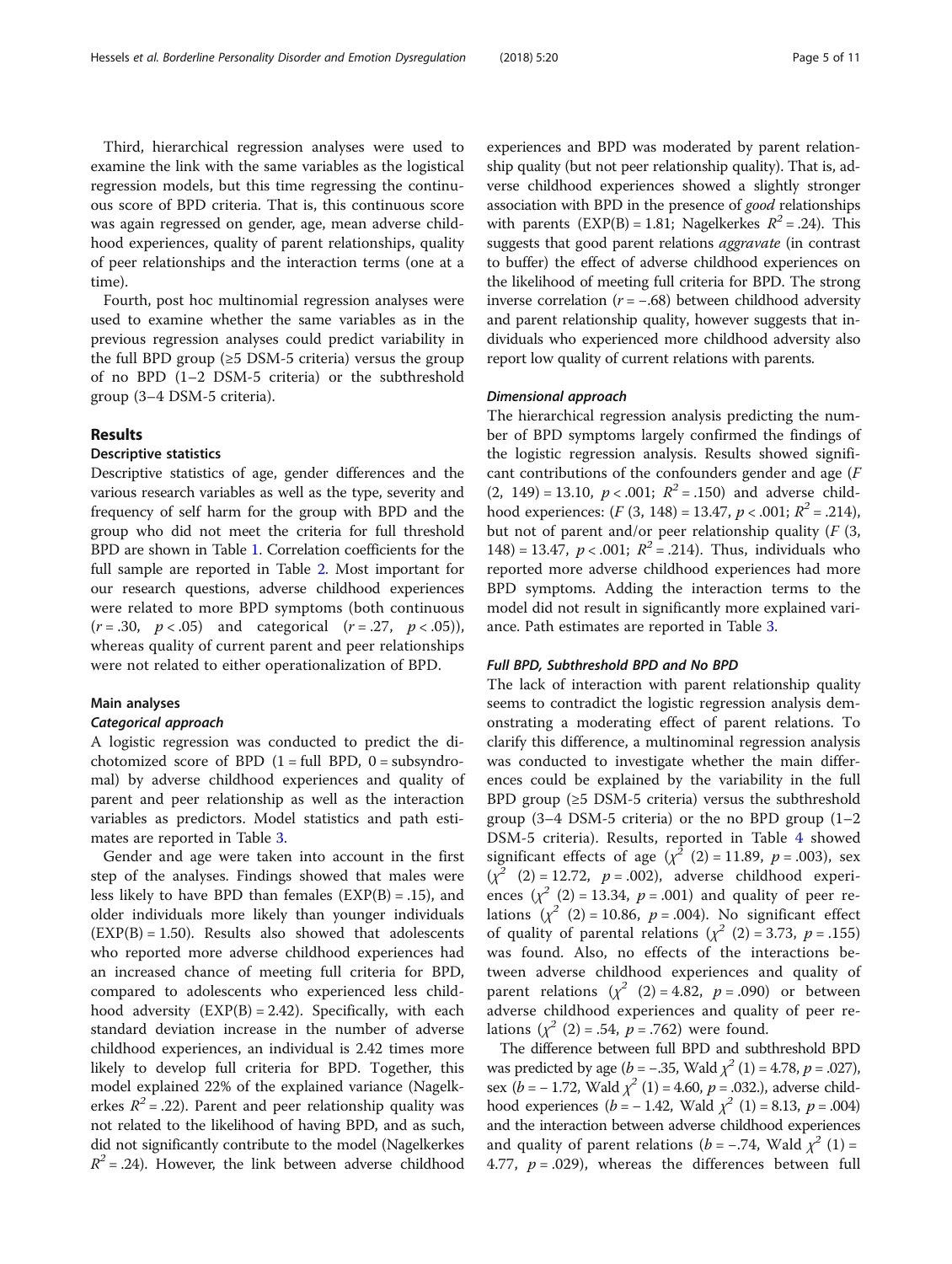| Research variable              | Total sample NSSI disorder ( $N = 166$ ) | $BPD(N=93)$ |              | No BPD $(N = 73)$ |                |      |
|--------------------------------|------------------------------------------|-------------|--------------|-------------------|----------------|------|
|                                | $\overline{N}$                           | $\%$        | $\mathcal N$ | $\%$              | $\mathcal N$   | $\%$ |
| Gender ( $N$ , $%$ = Female)   | 151                                      | 91.0        | 90           | 96.8              | 61             | 83.6 |
|                                | M                                        | SD          | M            | SD                | M              | SD   |
| Age                            | 15.04                                    | 1.34        | 15.29        | 1.29              | 14.73          | 1.35 |
| Number of BPD criteria         | 4.72                                     | 2.00        | 6.16         | 1.22              | 2.89           | 1.10 |
| BPD diagnostic criteria        | $\mathbb N$                              | $\%$        | $\mathsf{N}$ | $\%$              | $\mathsf{N}$   | $\%$ |
| Fear of abandonment            | 57                                       | 34.3        | 47           | 50.5              | 10             | 13.7 |
| Unstable relationships         | 96                                       | 57.8        | 77           | 82.8              | 19             | 26.0 |
| Identity disturbances          | 64                                       | 38.6        | 55           | 59.1              | 9              | 12.3 |
| Impulsivity                    | 42                                       | 25.3        | 35           | 37.6              | $\overline{7}$ | 9.6  |
| Self-harm/Suicidality          | 164                                      | 98.8        | 93           | 100.0             | 71             | 97.3 |
| Affective instability          | 118                                      | 71.1        | 88           | 94.6              | 30             | 41.1 |
| Inner emptiness                | 103                                      | 62.0        | 70           | 75.3              | 33             | 45.2 |
| Inappropriate anger            | 74                                       | 44.6        | 58           | 62.4              | 16             | 21.9 |
| Paranoia/Dissociation          | 66                                       | 39.8        | 50           | 53.8              | 16             | 21.9 |
| Adverse Childhood Experiences  | $\mathbb N$                              | $\%$        | $\mathbb N$  | $\%$              | $\mathbb N$    | $\%$ |
| Antipathy Mother               | 64                                       | 38.6        | 43           | 46.2              | 21             | 28.8 |
| Antipathy Father               | 68                                       | 41.0        | 44           | 47.3              | 24             | 32.9 |
| Neglect Mother                 | 36                                       | 21.7        | 20           | 21.5              | 16             | 21.9 |
| Neglect Father                 | 56                                       | 33.7        | 37           | 39.8              | 19             | 26.0 |
| Parental Loss                  | 54                                       | 32.5        | 33           | 35.5              | 21             | 28.8 |
| Physical Abuse                 | 42                                       | 25.3        | 29           | 31.2              | 13             | 17.8 |
| Sexual Abuse                   | 43                                       | 25.9        | 33           | 35.5              | 10             | 13.7 |
| Current social functioning     | M                                        | SD          | M            | SD                | M              | SD   |
| Parent relationship Quality    | 2.91                                     | 1.04        | 2.82         | 1.01              | 3.02           | 1.08 |
| Peer Relationship Quality      | 3.10                                     | .94         | 3.15         | .92               | 3.04           | .96  |
| Type of non suicidal self harm | $\mathbb N$                              | $\%$        | $\mathbb{N}$ | $\%$              | N              | $\%$ |

Cut or carve skin 165 99.4 92 98.9 73 100.0 Skin scraping 91 54.8 52 55.9 39 53.4 Wound picking 82 82 49.4 47 50.5 35 47.9 Skin burning 65 39.2 43 46.2 22 30.1 30.1 39.2 43 46.2 22 30.1 Deliberate self-hitting 54 32.5 33 35.5 21 28.8 Biting 51 30.7 30 32.3 21 28.8 Severity of Self harm **N** N % N % N % N % N % 96 In need for treatment after self-harm 44 26.5 31 33.3 13 17.8 Frequency of Self harm M M SD M SD M SD M SD M SD Thoughts on self-harm last month  $22.35$   $45.66$   $26.43$   $58.97$   $17.11$   $16.55$ Self-harming behaviours last month  $9.22$  12.71 9.80 14.79 8.49 9.46 Reported reason for self-harm N % N % N % Mental State 138 138 83.1 77 82.8 61 83.6 Dispute with parents or family 114 114 68.7 47 50.5 48 65.8 School distress 78 47.0 42 45.2 36 49.3 Dispute with friends **74** 74 44.6 47 50.5 27 37.0 Dispute with best friend **42** 42 25.3 28 30.1 14 19.2 Bullied/eviction 46 27.7 26 28.0 20 27.4

<span id="page-5-0"></span>Table 1 Descriptives of research variables for the total NSSI disorder sample, BPD and no-BPD Group, respectively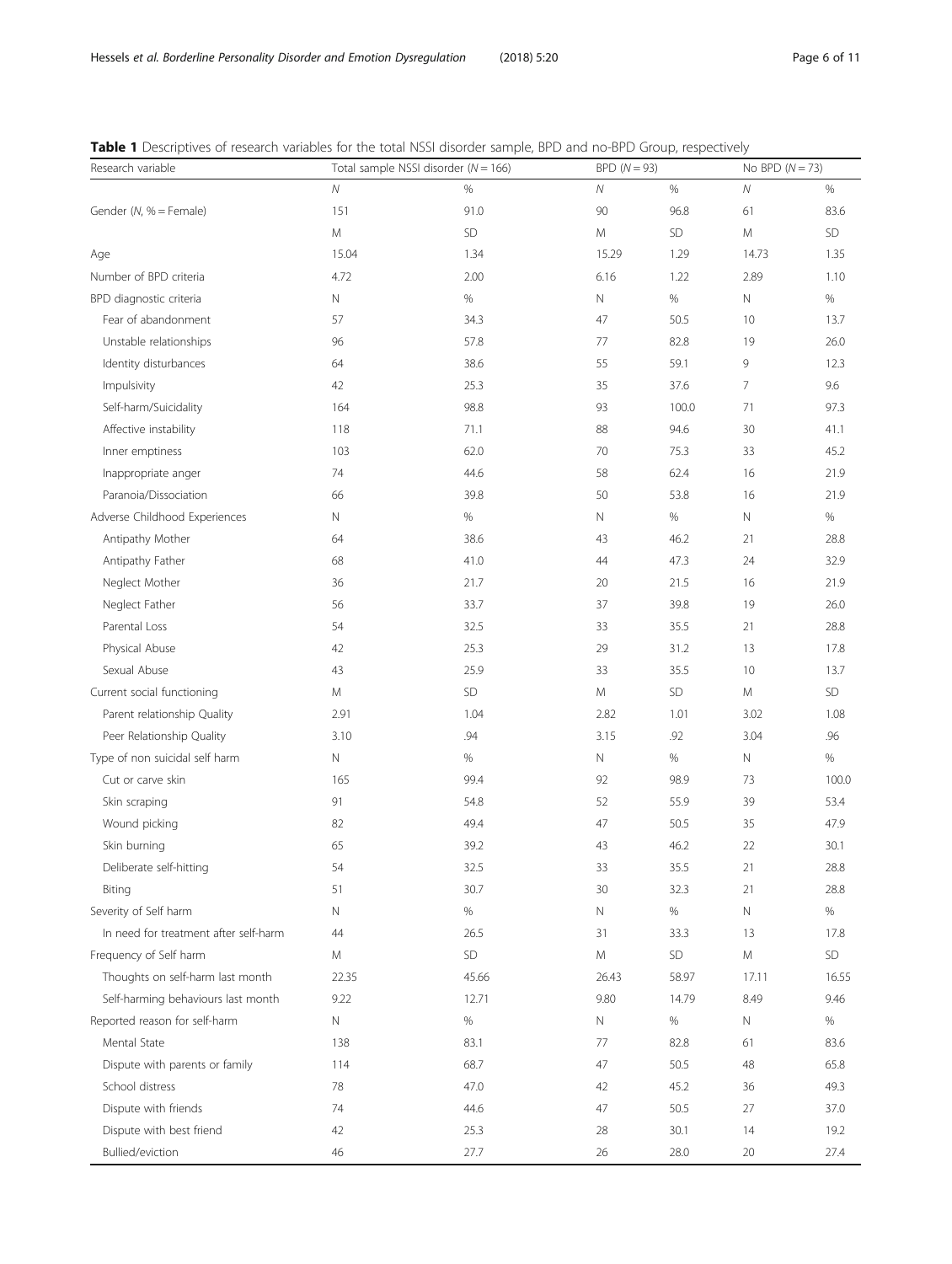7 Peer Relationship Quality .01 .18 −.06 .06 −.18 .17 Note: **bold** values are significant  $p < .01$ , *italic* values are significant  $p < .05$ . N ranges between 148 and 166

<span id="page-6-0"></span>Table 2 Pearson Correlations between Borderline Personality

Disorder and Predictor Variables ( $N = 166$ )

2 Age .05 3 BPD (dimension) **−.23 .29** 4 BPD (diagnosis ≥5 criteria) **-.23 .21 .81** 5 Childhood Adverse Experiences −.09 .06 .30 .27 – 6 Parental Relationship Quality .11 −.02 −.15 −.10 −.68 –

1 Gender –

BPD and no BPD were predicted only by sex ( $b = -2.95$ , Wald  $\chi^2$  (1) = 10.58, p = .001), age (b = -.69, Wald  $\chi^2$  $(1) = 8.93$ ,  $p = .003$ ) and adverse childhood experiences  $(b = -1.88$ , Wald  $\chi^2$  (1) = 0.70,  $p = .007$ ) and not by the interaction between adverse childhood experiences and quality of parent relations. This suggests that parent relations are of particular importance in the link between childhood adversity and BPD only for those adolescents with full BPD (i.e.,  $\geq$  5 symptoms). A graphic presentation of the interactions between adverse childhood experiences and parent relationship quality in the prediction of the number of BPD criteria (Fig. [1\)](#page-7-0) again shows that it is particularly the combination of high adversity and good parent relations which is related to meeting full criteria for BPD compared to subthreshold BPD.

In sum, results suggest that more adverse childhood experiences are related to more BPD. These effects hold both for the logistic regression analysis differentiating between individuals with subsyndromal and full BPD, and for the dimensional approach in which the BPD score reflects the number of BPD symptoms a participant reports. The quality of current relations with parents and peers, and the interaction between adversity and the quality of relations with peers were not related to BPD, neither in the logistic nor in the hierarchical regression analysis. However, the quality of current relations with parents moderated the link between adverse childhood experiences and BPD. This effect did not hold in the hierarchical regression analyses, but in follow-up analyses proved to be present only at full BPD compared to subthreshold BPD, showing that the combined effect of adversity and parent relationship quality is particularly relevant in those adolescents with full BPD.

# **Discussion**

Categorical BPD **Dimensional BPD** Collinearity Stat. B SE B EXP (B)  $p$  95% CI B B SE B EXP (B)  $p$  95% CI B Tolerance VIF

The purpose of this study was to evaluate, in adolescents with nonsuicidal self-injury (NSSI)-disorder, whether (a) adverse childhood experiences were related to BPD, (b)

Table 3 Summary of Logistic Regression Analysis for (the cumulative effect of) Adverse Childhood Experiences and Parent as well as Peer Relationship Quality Predicting Categorical Borderline Personality Disorder (BPD > 4 criteria) and Hierarchical Regression Coefficients of the Relationship Between the predicting variables, and Dimensional Borderline Personality Disorder ( $N = 152$ )

| Step 1  | Age                               | .41     | .13 | 1.50 | .002 | 1.16, 1.94  | .47     | .11 | .31    | .000 | 0.25, 0.70     | 0.998 | 1.002 |
|---------|-----------------------------------|---------|-----|------|------|-------------|---------|-----|--------|------|----------------|-------|-------|
|         | Gender                            | $-1.87$ | .69 | .15  | .006 | 0.04, 0.59  | $-1.66$ | .52 | $-.24$ | .002 | $-2.69, -0.64$ | 0.998 | 1.002 |
| Step 2  | Age                               | .41     | .14 | 1.50 | .003 | 1.15, 1.96  | .45     | .11 | .30    | .000 | 0.23, 0.67     | 0.993 | 1.007 |
|         | Gender                            | $-1.84$ | .71 | .16  | .009 | 0.04, 0.64  | $-1.50$ | .50 | $-.22$ | .003 | $-2.50, -0.51$ | 0.989 | 1.011 |
|         | Adverse Childhood Experiences     | .89     | .31 | 2.42 | .004 | 1.33, 4.41  | .85     | .24 | .26    | .001 | 0.37, 1.33     | 0.988 | 1.012 |
| Step 3  | Age                               | .39     | .14 | 1.48 | .005 | 1.12, 1.95  | .47     | .11 | .31    | .000 | 0.24, 0.69     | 0.955 | 1.047 |
|         | Gender                            | $-1.93$ | .73 | .15  | .008 | 0.04, 0.60  | $-1.55$ | .50 | $-.23$ | .003 | $-2.54, -0.55$ | 0.985 | 1.015 |
|         | Adverse Childhood Experiences     | 1.37    | .44 | 3.95 | .002 | 1.67, 9.33  | 1.03    | .33 | .31    | .002 | 0.38, 1.69     | 0.531 | 1.882 |
|         | Parent Relationship Quality       | .37     | .24 | 1.45 | .124 | 0.90, 2.34  | .21     | .20 | .11    | .293 | $-0.18, 0.59$  | 0.539 | 1.856 |
|         | Peer Relationship Quality         | .13     | .21 | 1.14 | .540 | 0.76, 1.70  | $-.16$  | .17 | $-.07$ | .354 | $-0.49, 0.17$  | 0.923 | 1.084 |
| Step 4a | Age                               | .39     | .14 | 1.48 | .005 | 1.16, 2.07  | .48     | .11 | .32    | .000 | 0.26, 0.71     | 0.942 | 1.062 |
|         | Gender                            | $-1.93$ | .73 | .15  | .008 | 0.03, 0.52  | $-1.61$ | .51 | $-.24$ | .002 | $-2.61, -0.61$ | 0.977 | 1.024 |
|         | Adverse Childhood Experiences     | 1.37    | .44 | 3.95 | .002 | 1.86, 10-75 | 1.10    | .33 | .33    | .001 | 0.44, 1.76     | 0.521 | 1.920 |
|         | Parent Relationship Quality       | .37     | .25 | 1.45 | .130 | 0.97, 2.63  | .25     | .20 | .13    | .208 | $-0.14, 0.64$  | 0.526 | 1.900 |
|         | Peer Relationship Quality         | .13     | .21 | 1.13 | .541 | 0.78, 1.79  | $-.14$  | .17 | $-.06$ | .410 | $-0.46, 0.19$  | 0.918 | 1.090 |
|         | ACE X Parent Relationship Quality | .59     | .30 | 1.81 | .048 | 1.01, 3.25  | .34     | .24 | .11    | .157 | $-0.13, 0.82$  | 0.945 | 1.058 |
| Step 4b | ACE X Peer Relationship Quality   | $-.01$  | .35 | .99  | .971 | 0.50, 1.96  | $-.13$  | .27 | $-.04$ | .639 | $-0.66, 0.51$  | 0.971 | 1.030 |

Note: **bold** values are significant  $p < 0.05$ . Nagelkerkes R<sup>2</sup> = .15 for Step 1; Nagelkerkes R<sup>2</sup> = .22 for Step 2; Nagelkerkes R<sup>2</sup> = .24 for Step 3; Nagelkerkes R<sup>2</sup> = .24 for Step 4;  $R^2 = .150$  for Step 1;  $R^2 = .214$  for Step 2;  $R^2 = .224$  for Step 3;  $R^2 = .235$  for Step 4

1 2345 6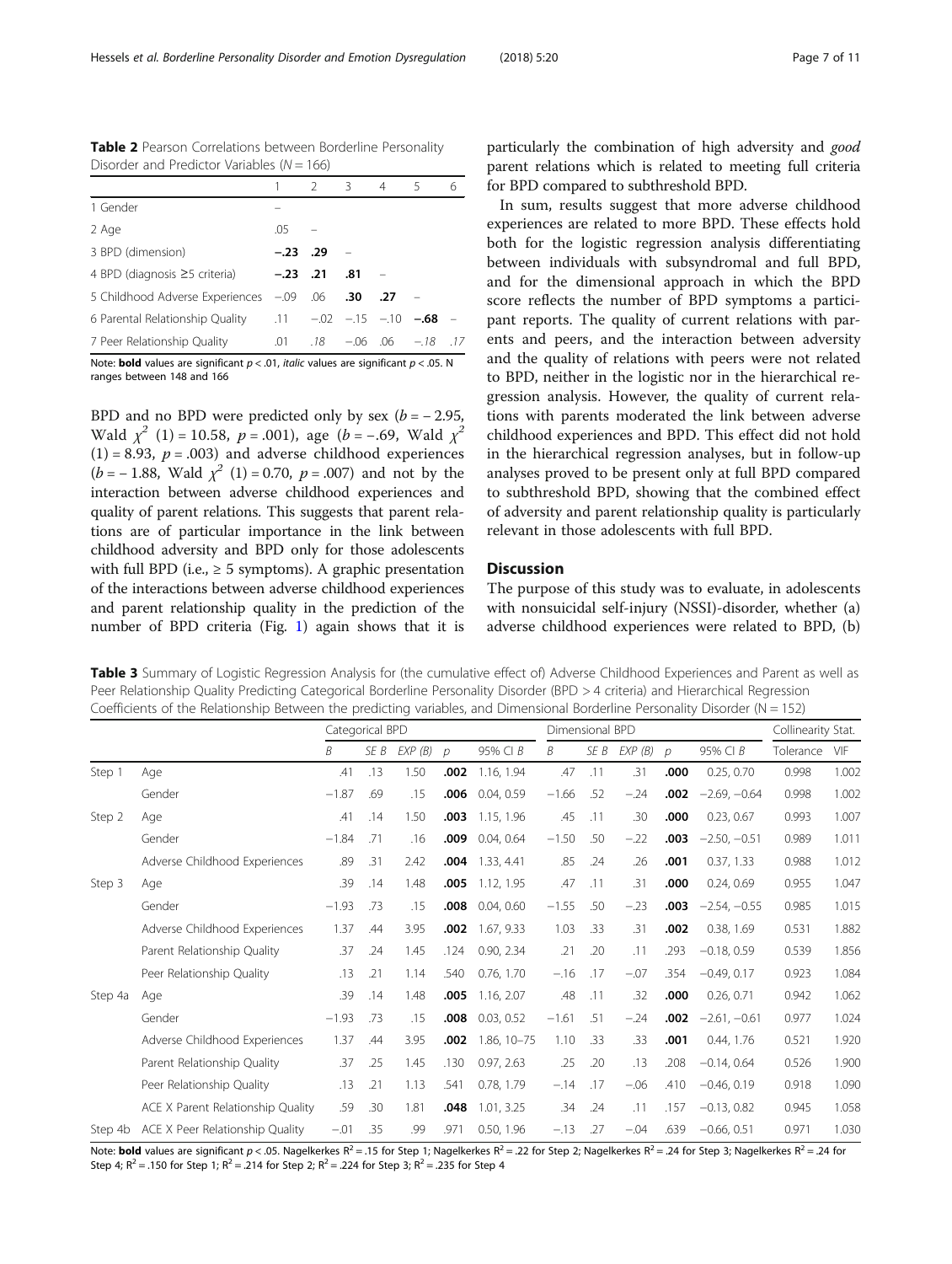<span id="page-7-0"></span>

| Table 4 Summary of Multinominal Regression comparing Adverse Childhood Experiences and Parental as well as Peer Relationship      |  |  |
|-----------------------------------------------------------------------------------------------------------------------------------|--|--|
| Quality between no BPD (0-2 criteria; $N = 22$ ), subthreshold BPD (3-4 criteria, $N = 48$ with full BPD (25 criteria; $N = 82$ ) |  |  |

|                                   | 95% Cl for Odds Ratio |      |       |            |       |      |  |  |
|-----------------------------------|-----------------------|------|-------|------------|-------|------|--|--|
|                                   | Β                     | SE B | Lower | Odds Ratio | Upper | р    |  |  |
| No versus Full BPD                |                       |      |       |            |       |      |  |  |
| Sex                               | $-2.95$               | 0.91 | .01   | .05        | .31   | .001 |  |  |
| Age                               | $-.69$                | 0.23 | .32   | .50        | .79   | .003 |  |  |
| Adverse Childhood Experiences     | $-1.88$               | 0.70 | .04   | .15        | .59   | .007 |  |  |
| Parent Relationship Quality       | $-.57$                | 0.38 | .27   | .56        | 1.19  | .134 |  |  |
| Peer Relationship Quality         | .66                   | 0.36 | .95   | 1.93       | 3.92  | .067 |  |  |
| ACE X Parent Relationship Quality | $-.31$                | 0.51 | .27   | .73        | 2.00  | .544 |  |  |
| ACE X Peer Relationship Quality   | .29                   | 0.63 | .39   | 1.33       | 4.57  | .647 |  |  |
| Subthresshold versus Full BPD     |                       |      |       |            |       |      |  |  |
| Sex                               | $-1.72$               | 0.80 | .04   | .18        | .86   | .032 |  |  |
| Age                               | $-0.35$               | 0.16 | .52   | .71        | .96   | .027 |  |  |
| Adverse Childhood Experiences     | $-1.42$               | 0.50 | .09   | .24        | .64   | .004 |  |  |
| Parent Relationship Quality       | $-.44$                | 0.28 | .37   | .65        | 1.12  | .122 |  |  |
| Peer Relationship Quality         | $-.45$                | 0.24 | .40   | .64        | 1.02  | .059 |  |  |
| ACE X Parent Relationship Quality | $-.74$                | 0.34 | .25   | .48        | .93   | .029 |  |  |
| ACE X Peer Relationship Quality   | .26                   | 0.39 | .61   | 1.30       | 2.78  | .501 |  |  |

Note:  $R^2 = .20$  (Cox & Snell), .23 (Nagelkerke). Model  $\chi^2$  (14) = 33.27, p = .003. **Bold** values are significant p < .05

current quality of social relationships with both parents and peers was related to BPD, and (c) a possible relation between the adverse childhood experiences and BPD was moderated (either buffered or aggravated) by current social relationship quality.

Overall, the results provide support for our first hypothesis concerning the relation of adverse childhood experiences and BPD: Adolescents with NSSI-disorder who reported more adverse childhood experiences showed significantly more BPD criteria and more often met full criteria for BPD. Our findings were consistent with earlier evidence that adverse childhood experiences were associated with key features of BPD [\[18](#page-10-0)–[20](#page-10-0)]. In addition, the findings extend previous research by providing evidence for a link between adverse childhood experiences and BPD in adolescents with NSSI-disorder. Previous findings [[17](#page-10-0)] showed that NSSI per se was linked to childhood adversities irrespectively of the presence of BPD. Our findings now demonstrated that adverse childhood adversities in general differentiated BPD from NSSI in adolescents.

The results do not provide support for our second hypothesis concerning associations between current relationships quality and BPD: no significant relations were found between current parental relationships quality and quality of peer support and BPD. This is a somewhat remarkable finding that seems in contrast to the literature

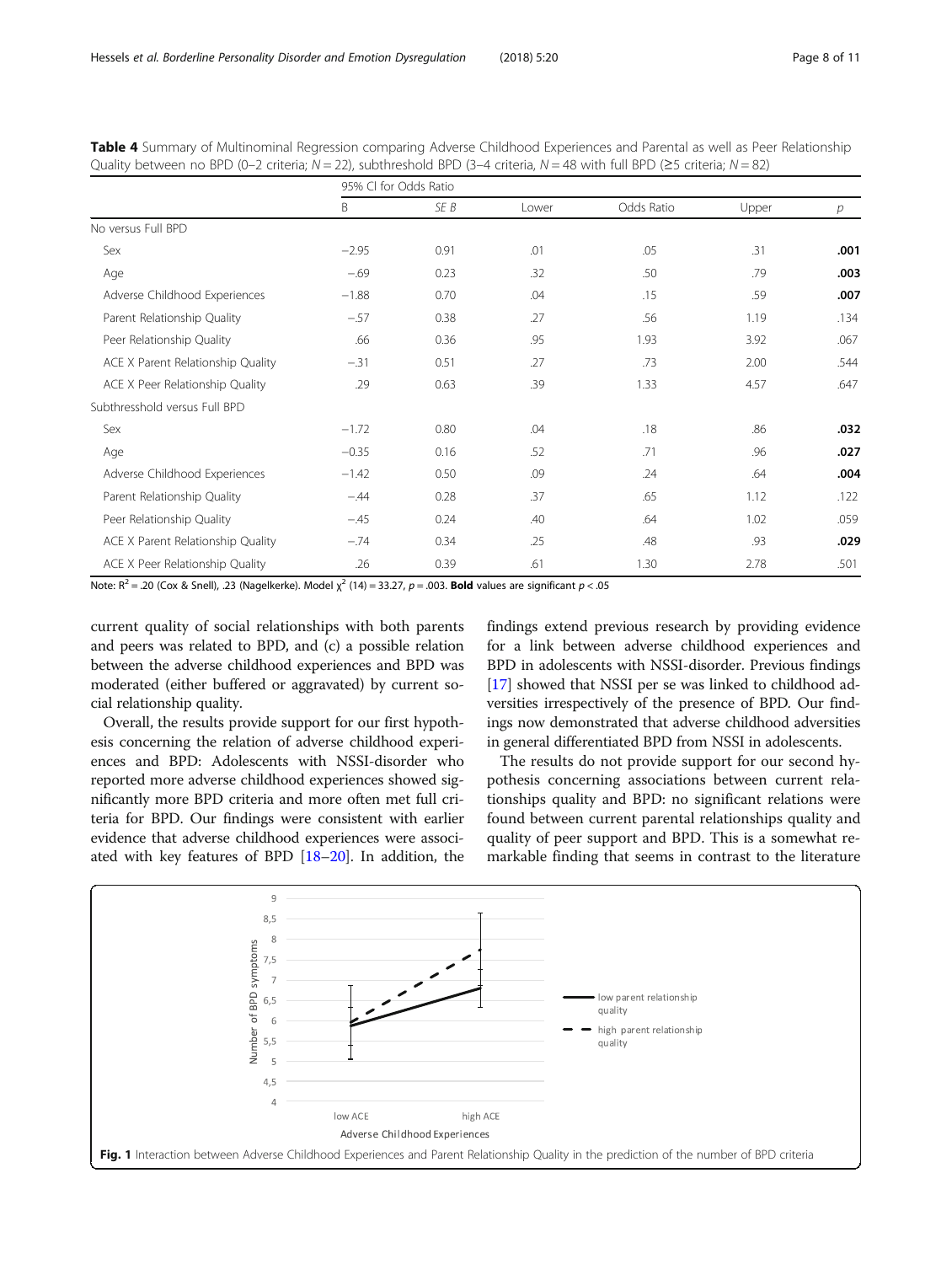[[5\]](#page-10-0). The absence of significant associations between BPD and current quality of relations can be interpreted in different ways. First, it might be related to the dominance of specific diagnostic criteria at certain stages of the development [[36](#page-10-0)]. More specifically, previous evidence showed that *adults* with BPD frequently report unstable relationships [[36](#page-10-0)], while BPD in *adolescents* is predominantly characterized by impulsive and self-damaging symptoms, such as recurrent self harm and suicidal behaviour [[37](#page-10-0)]. However, in our sample of adolescents with NSSI disorder, unstable relations as specified criterion in DSM-5 was reported by 82.8% of the group that met criteria for full BPD (versus 26.0% in the no BPD group). Therefore, an alternative explanation could be that quality of parental relations and quality of peer support do not really objectify the criterion 'unstable relations'.

Second, the lack of link between current parental relationship quality and peer support and BPD could be interpreted as attachment figures having a greater role in socialization of emotional regulation during the first years of life compared to later developmental periods [[38\]](#page-10-0). This is in line with object relations theory, which describes the internalization of early interpersonal experiences forming the building blocks for later reflective and therefore relational functioning [\[39](#page-10-0)], which does not imply that for example peer relationships will be less important. Third, the instability in relationships of individuals with BPD is characterized by fluctuations between extremes of idealization and devaluation [[2\]](#page-9-0), which could mean that especially adolescents with BPD might not accurately self-report, and in fact, might report an idealized interpretation of their current peer relationships. Fourth, in adolescents with NSSI-disorder, current quality of social relations could be impacted by impairments in social functioning, making it difficult to pick up unique links between BPD and quality of current relationships. NSSI is associated with severe impairments in relational functioning, such as interpersonal conflict [[44](#page-10-0)], lack of social support [\[45\]](#page-10-0) and in adolescents to deficits in social problem solving and communication [[45](#page-10-0)].

Considering the third hypothesis, the moderating role of current social relations in the link between adverse childhood experiences and BPD, the results show a more differentiated picture. Parent relationship quality, but not peer relationship quality moderated the link between adverse childhood experiences and full vs subthreshold BPD, with particularly the combination of high adversity and good parent relationships being related to BPD. The findings show roughly comparable results from the dimensional and categorical analyses. The categorical analyses provide additional information as inverse relations between quality of early adverse experiences and parental relationships predicting BPD. Multinominal analyses have shown that this mainly differentiated full BPD and subthreshold BPD, and not BPD versus no BPD. This could imply that the moderation effect of the quality of parental relations is not linear, but only applies to the individuals on the very severe end of the borderline spectrum. However, further research may identify additional factors characterizing the person-environment interactions in adolescents at this severe end of the borderline spectrum.

Although we should be tentative in our interpretation of these findings, this matches the findings that specific childhood adversities mostly take place within a complex context and occur interrelatedly rather than independently [[40](#page-10-0)]. For example, patients with BPD were found to be more likely than axis II controls to report different kinds of abuse by their caretakers and to report having caretakers deny the validity of their thoughts and feelings, fail to provide them with needed protection, neglect their physical care, withdraw from them emotionally, and treat them inconsistently [[19](#page-10-0)]. In line with this, our findings showed that adverse childhood experiences were associated with less quality of parent relations. This implies that adversities might be interpreted as 'the tip of the iceberg' [[40](#page-10-0)] indicating a complex context of more pervasive difficulties and other childhood adversities in ongoing family interactions [[41](#page-10-0), [42\]](#page-10-0). However, we found that it is particularly the combination of high adversity and good parent relations that was related to BPD. This seems counterintuitive and could be interpreted in different ways. First, in line with the strong negative association between quality of parental relations and adverse childhood experiences, there seemed to be only few participants who were either low on childhood adversity and low on parent relationship quality or high on childhood adversity and high on parent relationship quality. As such, these findings should be interpreted with caution. Second, the moderation effect could be interpreted in light of the difficulties in the psychosocial development of adolescents with BPD. Specifically adolescents with BPD seem to be more dependent on their parents, even when these relationships are more conflicted [\[43\]](#page-10-0). Therefore, particularly adolescents with BPD might rate the quality of these relations as more positive than they really are. Especially in case of adverse child experiences, adolescents at risk for BPD might develop less autonomy and stay in a more dependent relationship with their parents.

# Conclusion

Our results suggest that childhood adverse experiences have a profound role in differentiating BPD in adolescents from those with NSSI disorder, which may be stronger than current relations. Most likely, this can be explained by early life being the central phase when object relationships are formed [[39](#page-10-0)] and early childhood adverse experiences are likely to set the individual on a maladaptive pathway in which they are then exposed to cumulative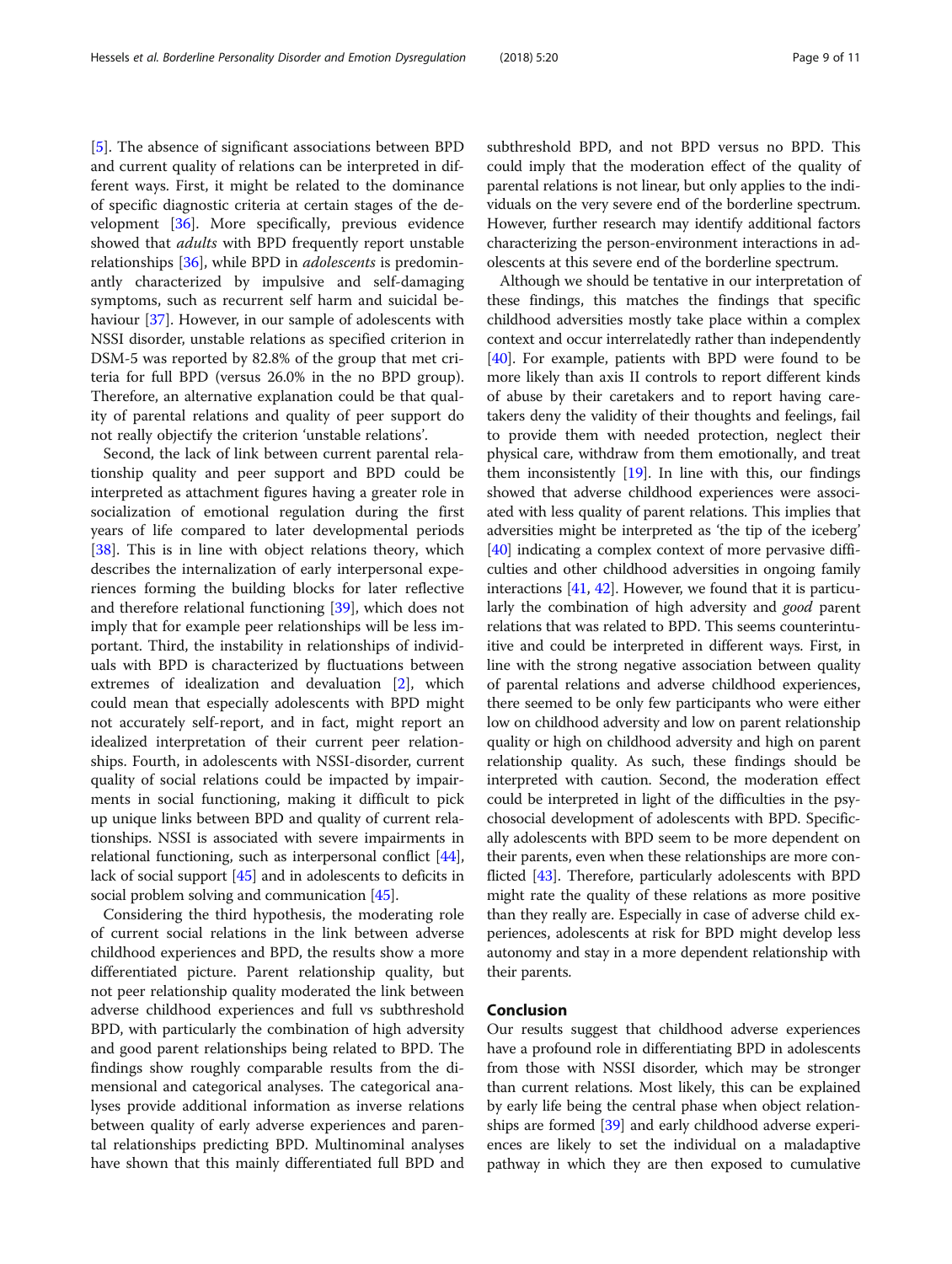<span id="page-9-0"></span>risks. Additionally, findings suggest that more adverse childhood experiences are related to lower quality of current relations with parents. Current relationship quality, however, was not directly related to BPD. However, when looking at the link with BPD, higher rather than low quality of parental relations seems to be associated with a more negative effect of adverse childhood experiences, instead of the hypothesized buffering effect. These conclusions highlight the need for extending advancements in the developmental trajectories of BPD.

There are three important limitations to this study. A first limitation is the cross-sectional design of the current study, and the related fact that childhood adversity was measured based on retrospective self-report. This can specifically be a problem because the questionnaire we used to measure adverse childhood experiences, focuses on the period prior to age 17. In a sample of adolescents of 12– 17 of age, it is difficult to differentiate whether this questionnaire really focuses on early childhood experiences or whether the adversities actually overlap with the current relational disturbances. Especially the role of childhood adversities would be important to study in long term follow-up to further investigate how such adversities contribute to long-term outcome within a developmental pathway. To further a better understanding of the way current relationships could explain links between adverse childhood experiences and BPD, mediation analyses testing whether childhood experiences may increase risk of BPD through their impact on quality of current relationships could be used, preferably in longitudinal data. The second limitation is the self-report on the quality of relationships, which could be biased by the unstable nature of relationships and fluctuations between idealization and devaluation of their current peer relationships, which are not captured in retrospective self-report on the last week. Multi-informant report on quality of relations, for example also based on parent-report, self-report using ecological momentary assessment and including important relational aspects such as bullying might contribute to a more valid assessment of the quality of current relationships. The third limitation is that the multinomial regression makes use of small groups, which means we should be tentative in the interpretation of our results. Larger samples will be necessary to replicate our findings and study their robustness.

Despite these limitations, there are several strengths from the findings of the present study. A unique and strong point is the reliance on a consecutive clinical sample of adolescents with NSSI disorder, which allows the findings to be generalized to adolescents being at high-risk for BPD. Furthermore, the thorough assessment of the BPD criteria using semi-structured clinical interview, enabled assessing BPD both dimensionally and categorically, and both as full BPD and subthreshold BPD.

From a clinical perspective, the findings underscore the importance of improving our efforts to prevent childhood adversities, such as abuse and neglect. In addition, it confirms the need for attending to childhood adversities earlier within the developmental course by special attention to early warning signs that may arise from childhood adversities and treatment for the negative outcome of early adversities, such as childhood trauma.

#### Acknowledgements

We thank all patients and their legal guardians for participating in the research.

# Funding

Not applicable.

#### Availability of data and materials

The datasets used and analyzed during the current study are available from the corresponding author on reasonable request.

#### Authors' contributions

CH and MK developed the study concept and design. OL and MvA gave advice and feedback. CH did the main literature search. CH coded the studies. CH and OL performed the data-analysis and interpretation. CH drafted the manuscript and OL, MvA and MK provided critical revisions. All authors read and approved the final manuscript.

#### Ethics approval and consent to participate

The study protocol was approved by the Ethics Committee of the Medical Faculty of the University of Heidelberg and conducted in accordance with the Declaration of Helsinki. Participating in the research meant giving informed consent from both patients and caregivers that the data could be used anonymously for research purposes.

#### Consent for publication

Not applicable.

#### Competing interests

On behalf of all authors, the corresponding author states that they have no competing interests.

#### Publisher's Note

Springer Nature remains neutral with regard to jurisdictional claims in published maps and institutional affiliations.

#### Author details

<sup>1</sup>Psychiatric Center GGz Centraal, Amersfoort, Netherlands. <sup>2</sup>Department of Developmental Psychology, Utrecht University, Utrecht, Netherlands. <sup>3</sup>Clinic of Child and Adolescent Psychiatry, Center for Psychosocial Medicine, University Hospital Heidelberg, Heidelberg, Germany. <sup>4</sup>University Hospital of Child and Adolescent Psychiatry and Psychotherapy, University of Bern, Bern, Switzerland. <sup>5</sup>Section for Translational Psychobiology in Child and Adolescent Psychiatry, Department of Child and Adolescent Psychiatry, Center for Psychosocial Medicine, University of Heidelberg, Heidelberg, Germany.

#### Received: 5 June 2018 Accepted: 19 November 2018 Published online: 07 December 2018

#### References

- 1. De Clercq B, De Fruyt F, Widiger TA. Integrating a developmental perspective in dimensional models of personality disorders. Clin Psychol Rev. 2009;29(2):154–62.
- 2. American Psychiatric Association. Diagnostic and statistical manual of mental disorders: DSM-5. Arlington: American Psychiatric Publishing; 2013.
- 3. Sharp C, Ha C, Michonski J, Venta A, Carbone C. Borderline personality disorder in adolescents: evidence in support of the childhood interview for DSM-IV borderline personality disorder in a sample of adolescent inpatients. Compr Psychiatry. 2012;53(6):765–74.